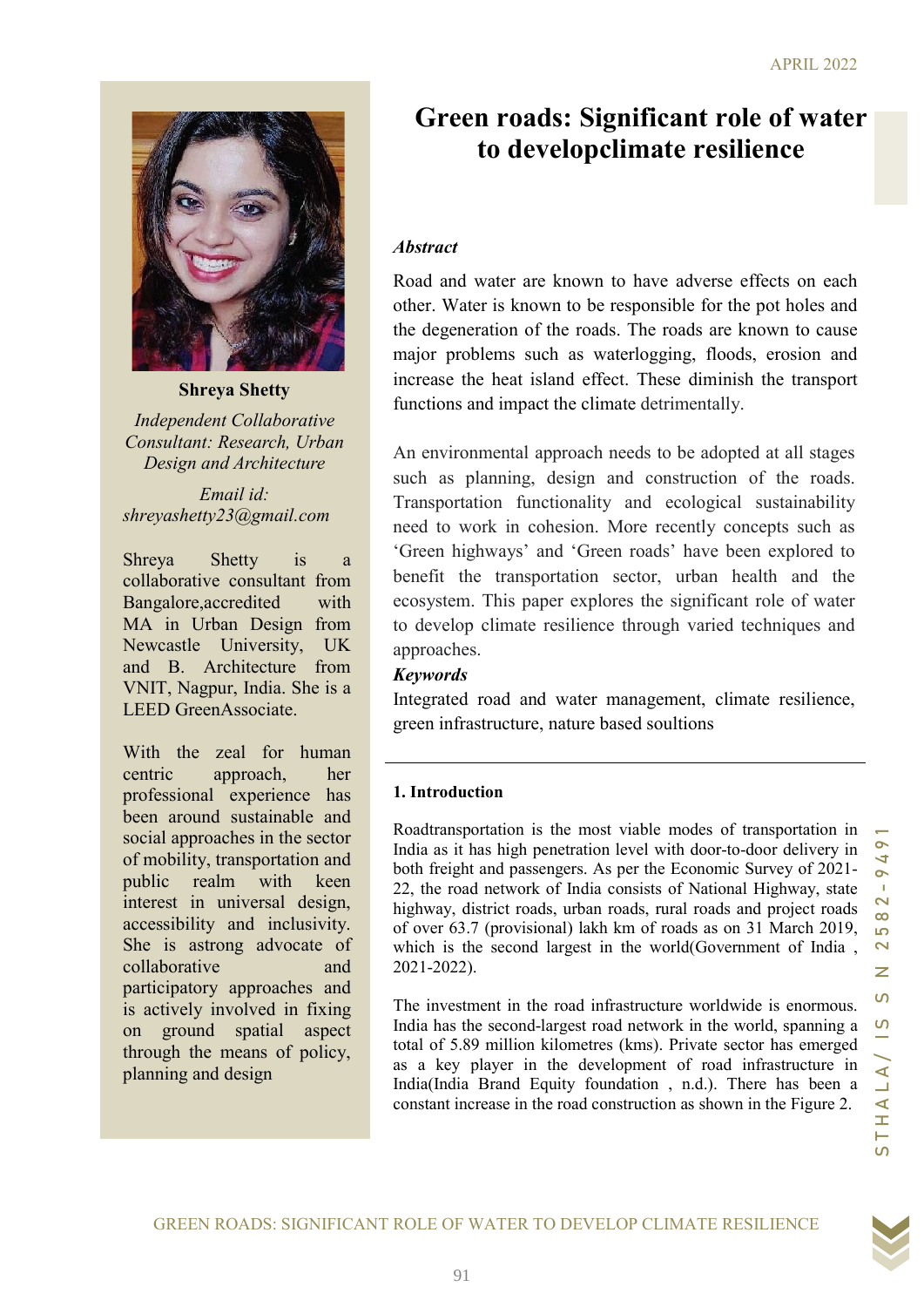

### Figure 1 Investment in Road Sector

Source: Survey calculations based on data from M/o RTH. For year 2021-22-As on 30.9.2021





#### Source: Survey calculations based on data from M/o RTH. For year 2021-22-As on 30.9.2021

Road network will further develop and an integrated water management development with the road network will reduce the impact on climate resilience.

### 2 Road construction

GREEN ROADS: SIGNIFICANT ROLE OF WATER TO DEVELOP CLIMATE RESILIENCE<br>
ORDER ROADS: SIGNIFICANT ROLE OF WATER TO DEVELOP CHANCE RESILIENCE<br>
ROADS AND IN A LOT ON THE SUCTION OF THE SUCTION OF SUCTION OF SUCTION OF SUCTION content, in turn affecting the lifecycle of the Road construction depends on different environments and use of the roads. Water impacts not only the structuralcomponent but also the road safety, in trafficked roadways. Hence special considerations need to be adopted during soil analysis in relation to soil moisture content and surface flowing water.Impervious surfaces are used most commonly in road construction,parking lots, pavements etc, which increases the moisture

road and the pavements. Furthermore, reducing resilience and causing distress such as potholes, cracks etc. natural river flow pattern significantly.

Water is one of the main causes of pavement distresses, therefore if keeping these structures in good condition and properly sealed, it results in a durable pavement, safe and saving over the years.(Global Road Technology International Holdings (HK) Limited, 2021)

## 3 Integrated road and water management

Water is our valuable resource. The key environmental challenges today are water management. Hence the relation of road and water is highly crucial.The surface water and the ground water are highly impacted by road construction. The way roads are constructed and maintained can affect the hydrology and landscape of the area.

Harvesting surface runoff water to recharge the groundwater, would further help in increasing the moisture of the soil.

Integrated road and water management would benefit flood conditions and protect the nature



Figure 3 Elements of water management

Source: Author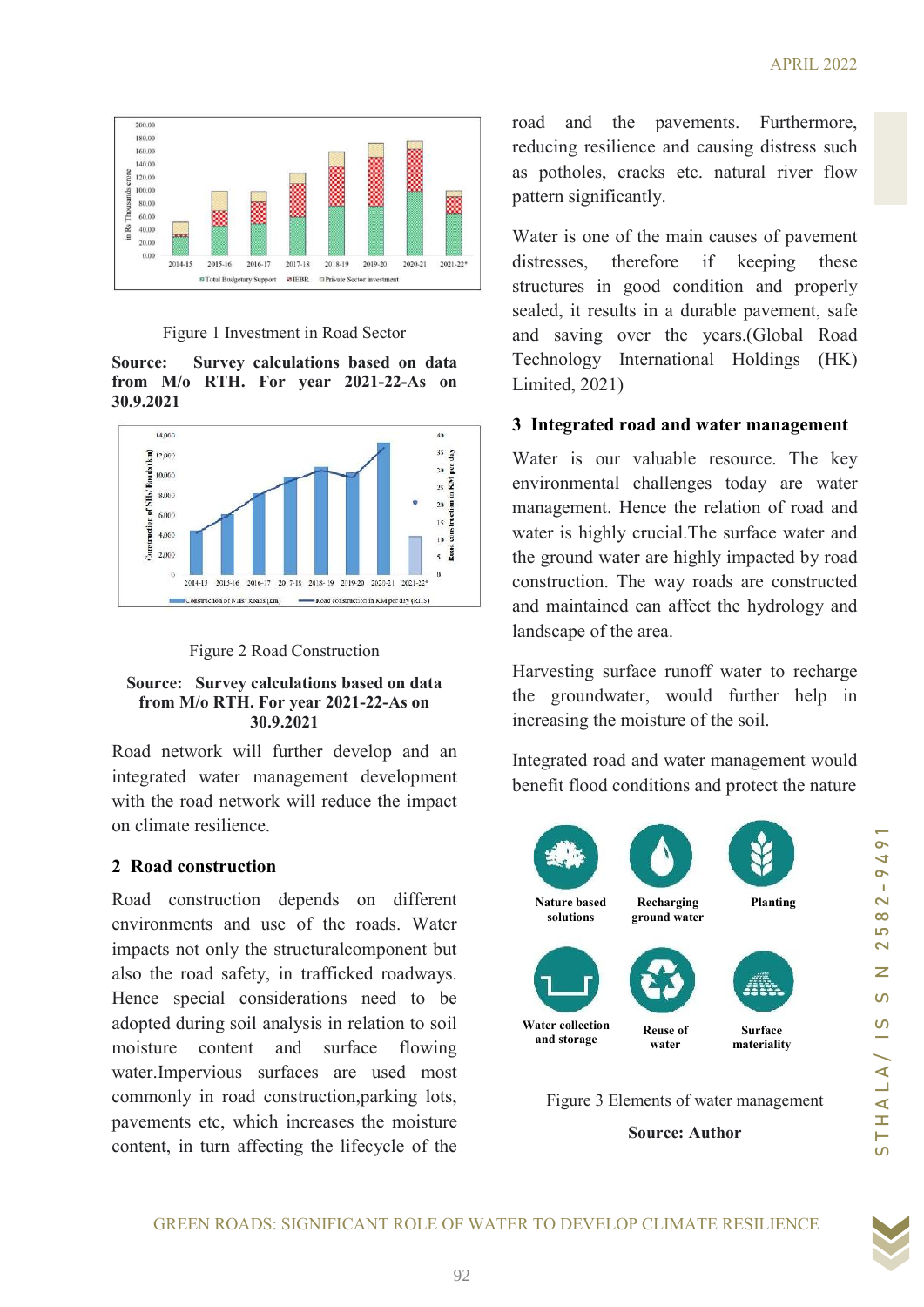

### Figure 4 Water management in urban landscape

Source: Author (Adapted from varied sources)

# approaches

Two approaches can be adapted which would vary based on the application in different geographies such as semiarid areas, coastal areas and floodplains, high- and medium-altitude areas anddesert areas.

## 4.1 Innovation/modification for optimization of road design

Each road elements such as bridges, drifts, paved roads, unpaved roads, roadside slopes, drainage structures, borrow pits and roadside

vegetation can have three levels of road resilience namely protective, adaptive and proactive.

- Harvesting water from optimization of side drains, culverts etc. as infiltration ponds, trenches, borrow pits, Planting along the sides of the roads with safety measures to avoid accidents due to the outgrowth of the trees and their roots.
- Pollutants found in the runoff water from the streets such as oil, dust can be filtered out by using the following: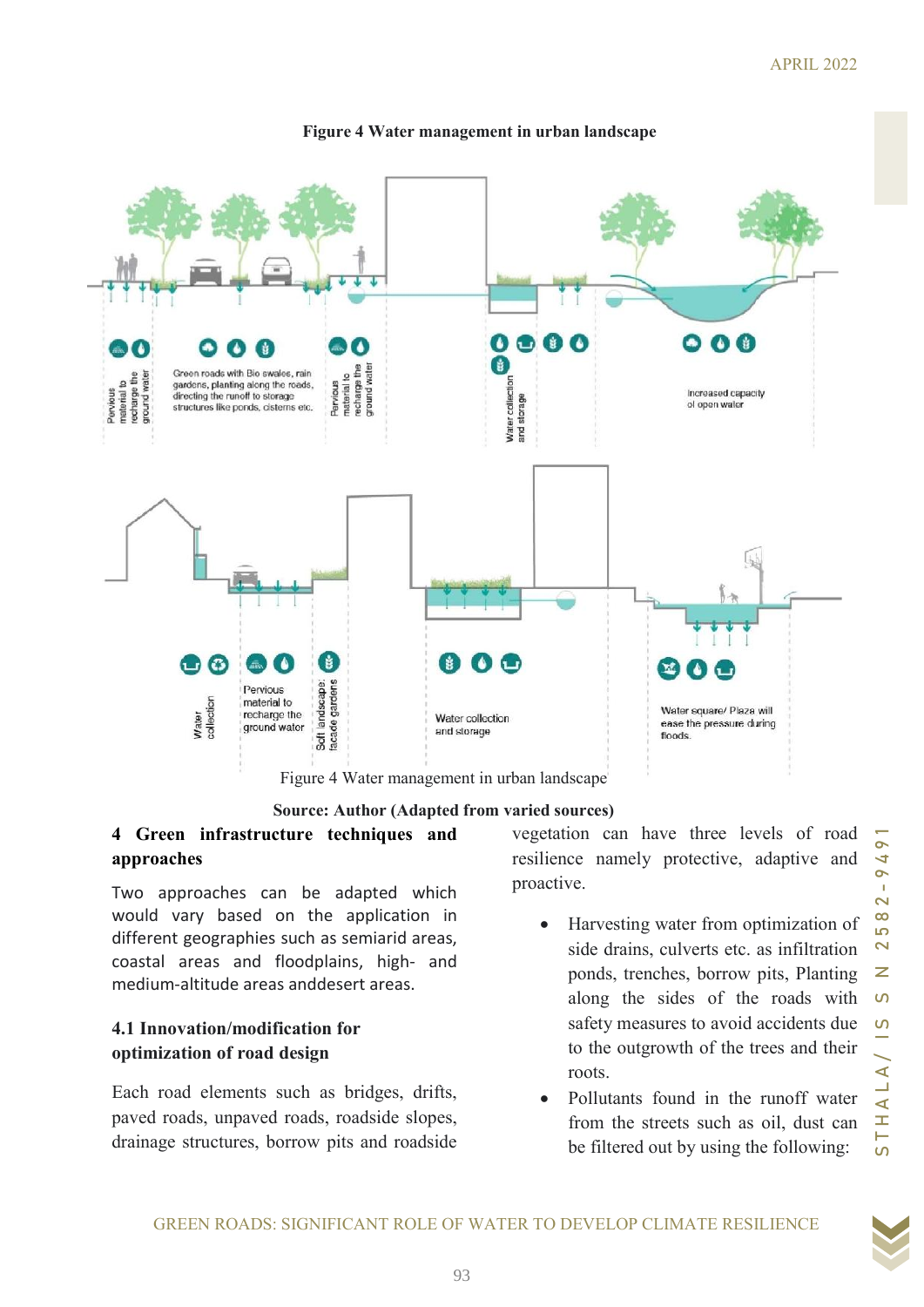- Green infrastructure solutions such as permeable materials and naturebased solutions such as rain gardens, bioswales
- The traditional stormwater infrastructure would require reconfiguration. The green infrastructure methods are also reliable and cost effective. The natural methods will help restore and protect the natural water cycle.
- Changing road alignments to recharge areas
- Optimizing design of junctions for storage of water and recharging the ground water by means of recharge pits etc.

## 4.2 Using roads for water management:

• Directing road water runoff to storage structures like ponds, cisterns earth dams etc), spread over land (bunds, terraces, pits, borrow pits etc), shallow aquifer recharge (trenches, recharge structures, tube recharges etc)

# 5 Implementation

- 1. Political will and commitment
- 2. Capacity building and development at different levels of systems and work
- 3. Revised planning and design
- 4. Participation and coordination of varied stakeholders
- 5. Allocation plan
- 6. Investment plan
- 7. Operation and maintenance
- 8. Monitoring and Audit

Optimizing design of junctions for  $\theta$ . Allocation plan<br>
ground voider and recharge the<br>
ground voider by reason of recharge<br>
sing roads for water management: 8. Monitoring and Audit<br>
Since States in the ponds, cisitens Source: Author (Adapted from roads for water $\bar{'}$ )

Figure 5 Need for shift from current road design towards road design for water